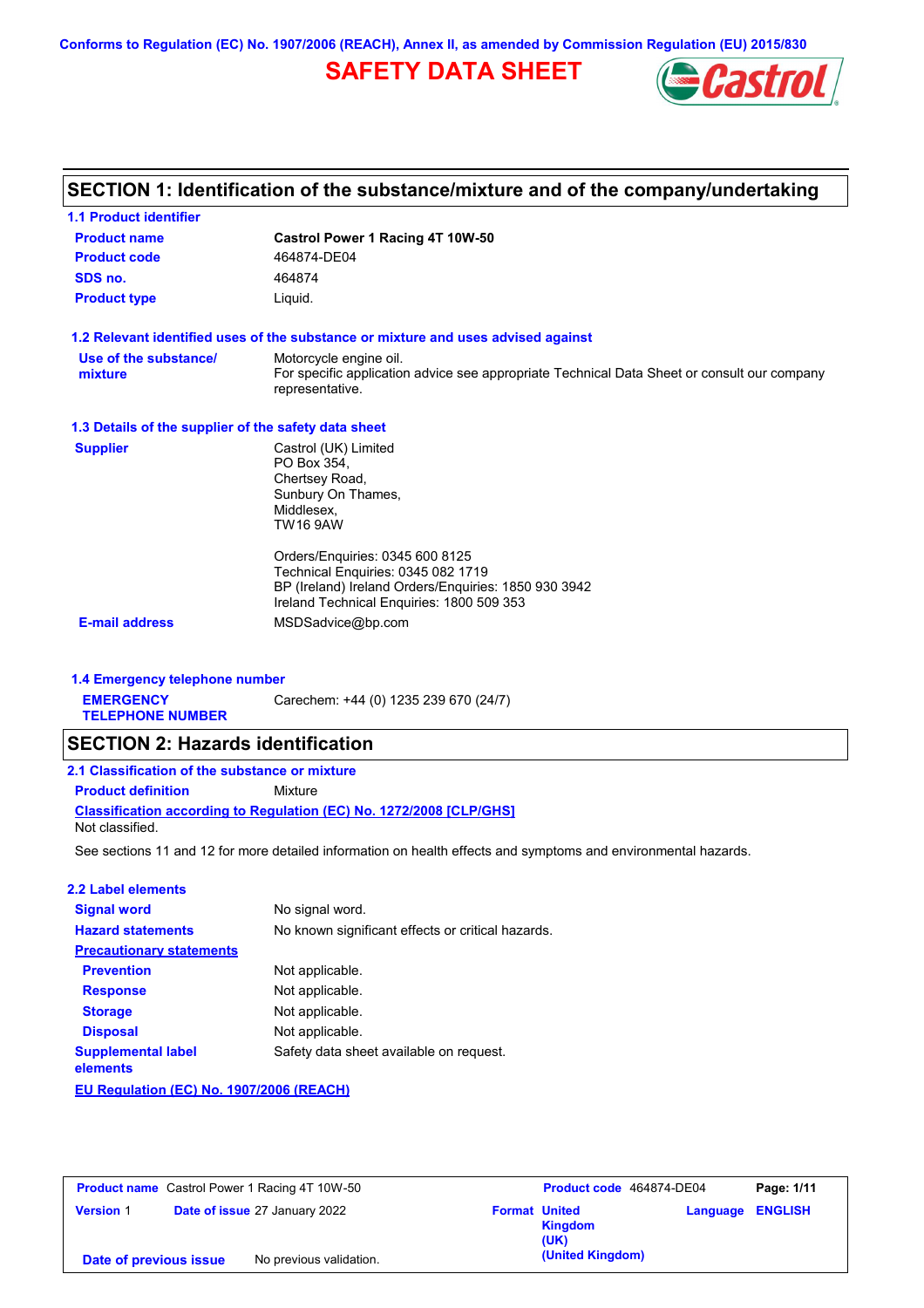# **SECTION 2: Hazards identification**

| <b>Annex XVII - Restrictions</b><br>on the manufacture.<br>placing on the market                                  | Not applicable.                                                                                                                                                                                                                 |
|-------------------------------------------------------------------------------------------------------------------|---------------------------------------------------------------------------------------------------------------------------------------------------------------------------------------------------------------------------------|
| and use of certain<br>dangerous substances,<br>mixtures and articles                                              |                                                                                                                                                                                                                                 |
| <b>Special packaging requirements</b>                                                                             |                                                                                                                                                                                                                                 |
| <b>Containers to be fitted</b><br>with child-resistant<br>fastenings                                              | Not applicable.                                                                                                                                                                                                                 |
| <b>Tactile warning of danger</b>                                                                                  | Not applicable.                                                                                                                                                                                                                 |
| 2.3 Other hazards                                                                                                 |                                                                                                                                                                                                                                 |
| <b>Results of PBT and vPvB</b><br>assessment                                                                      | Product does not meet the criteria for PBT or vPvB according to Regulation (EC) No. 1907/2006,<br>Annex XIII.                                                                                                                   |
| <b>Product meets the criteria</b><br>for PBT or vPvB according<br>to Regulation (EC) No.<br>1907/2006, Annex XIII | This mixture does not contain any substances that are assessed to be a PBT or a vPvB.                                                                                                                                           |
| Other hazards which do<br>not result in classification                                                            | Defatting to the skin.<br><b>USED ENGINE OILS</b><br>Used engine oil may contain hazardous components which have the potential to cause skin<br>cancer.<br>See Toxicological Information, section 11 of this Safety Data Sheet. |
|                                                                                                                   | <b>SECTION 3: Composition/information on ingredients</b>                                                                                                                                                                        |

| <b>3.2 Mixtures</b>                                                                    |                                                                                      |     |                                               |             |
|----------------------------------------------------------------------------------------|--------------------------------------------------------------------------------------|-----|-----------------------------------------------|-------------|
| <b>Product definition</b>                                                              | Mixture                                                                              |     |                                               |             |
| Highly refined base oil (IP 346 DMSO extract < 3%). Proprietary performance additives. |                                                                                      |     |                                               |             |
| <b>Product/ingredient</b><br>name                                                      | <b>Identifiers</b>                                                                   | %   | <b>Regulation (EC) No.</b><br>1272/2008 [CLP] | <b>Type</b> |
| Distillates (petroleum), hydrotreated<br>heavy paraffinic                              | REACH #: 01-2119484627-25<br>EC: 265-157-1<br>CAS: 64742-54-7<br>Index: 649-467-00-8 | -≤5 | Asp. Tox. 1, H304                             | $[1]$       |
| See Section 16 for the full text of the H statements declared above.                   |                                                                                      |     |                                               |             |
| <b>Type</b>                                                                            |                                                                                      |     |                                               |             |

[1] Substance classified with a health or environmental hazard

[2] Substance with a workplace exposure limit

[3] Substance meets the criteria for PBT according to Regulation (EC) No. 1907/2006, Annex XIII

[4] Substance meets the criteria for vPvB according to Regulation (EC) No. 1907/2006, Annex XIII

[5] Substance of equivalent concern

[6] Additional disclosure due to company policy

Occupational exposure limits, if available, are listed in Section 8.

## **SECTION 4: First aid measures**

### **4.1 Description of first aid measures**

| <b>Eye contact</b>                | In case of contact, immediately flush eyes with plenty of water for at least 15 minutes. Eyelids<br>should be held away from the eyeball to ensure thorough rinsing. Check for and remove any<br>contact lenses. Get medical attention. |
|-----------------------------------|-----------------------------------------------------------------------------------------------------------------------------------------------------------------------------------------------------------------------------------------|
| <b>Skin contact</b>               | Wash skin thoroughly with soap and water or use recognised skin cleanser. Remove<br>contaminated clothing and shoes. Wash clothing before reuse. Clean shoes thoroughly before<br>reuse. Get medical attention if irritation develops.  |
| <b>Inhalation</b>                 | If inhaled, remove to fresh air. Get medical attention if symptoms occur.                                                                                                                                                               |
| <b>Ingestion</b>                  | Do not induce vomiting unless directed to do so by medical personnel. Get medical attention if<br>symptoms occur.                                                                                                                       |
| <b>Protection of first-aiders</b> | No action shall be taken involving any personal risk or without suitable training.                                                                                                                                                      |

### **4.2 Most important symptoms and effects, both acute and delayed**

See Section 11 for more detailed information on health effects and symptoms.

|                        | <b>Product name</b> Castrol Power 1 Racing 4T 10W-50 |                      | Product code 464874-DE04 |                         | Page: 2/11 |
|------------------------|------------------------------------------------------|----------------------|--------------------------|-------------------------|------------|
| <b>Version 1</b>       | <b>Date of issue 27 January 2022</b>                 | <b>Format United</b> | Kingdom<br>(UK)          | <b>Language ENGLISH</b> |            |
| Date of previous issue | No previous validation.                              |                      | (United Kingdom)         |                         |            |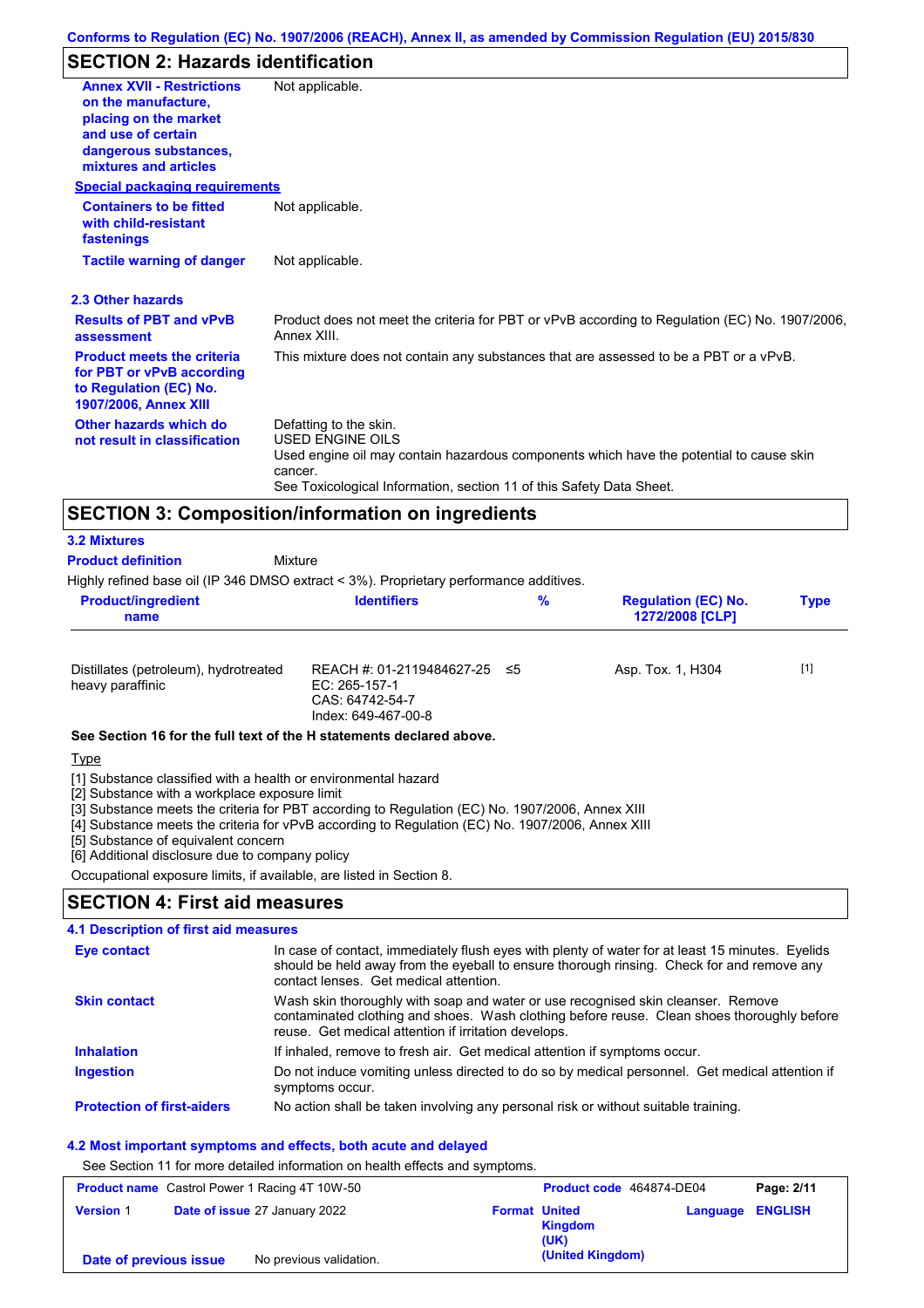# **SECTION 4: First aid measures**

| <b>Potential acute health effects</b> |                                                                                                                   |
|---------------------------------------|-------------------------------------------------------------------------------------------------------------------|
| <b>Inhalation</b>                     | Vapour inhalation under ambient conditions is not normally a problem due to low vapour<br>pressure.               |
| <b>Ingestion</b>                      | No known significant effects or critical hazards.                                                                 |
| <b>Skin contact</b>                   | Defatting to the skin. May cause skin dryness and irritation.                                                     |
| <b>Eye contact</b>                    | No known significant effects or critical hazards.                                                                 |
|                                       | Delayed and immediate effects as well as chronic effects from short and long-term exposure                        |
| <b>Inhalation</b>                     | Overexposure to the inhalation of airborne droplets or aerosols may cause irritation of the<br>respiratory tract. |
| <b>Ingestion</b>                      | Ingestion of large quantities may cause nausea and diarrhoea.                                                     |
| <b>Skin contact</b>                   | Prolonged or repeated contact can defat the skin and lead to irritation and/or dermatitis.                        |
| Eye contact                           | Potential risk of transient stinging or redness if accidental eye contact occurs.                                 |

### **4.3 Indication of any immediate medical attention and special treatment needed**

| <b>Notes to physician</b>                                 | Treatment should in general be symptomatic and directed to relieving any effects.                                                                                                                                                                                                                                                                                 |  |  |  |
|-----------------------------------------------------------|-------------------------------------------------------------------------------------------------------------------------------------------------------------------------------------------------------------------------------------------------------------------------------------------------------------------------------------------------------------------|--|--|--|
| <b>SECTION 5: Firefighting measures</b>                   |                                                                                                                                                                                                                                                                                                                                                                   |  |  |  |
| 5.1 Extinguishing media                                   |                                                                                                                                                                                                                                                                                                                                                                   |  |  |  |
| <b>Suitable extinguishing</b><br>media                    | In case of fire, use foam, dry chemical or carbon dioxide extinguisher or spray.                                                                                                                                                                                                                                                                                  |  |  |  |
| <b>Unsuitable extinguishing</b><br>media                  | Do not use water jet. The use of a water jet may cause the fire to spread by splashing the<br>burning product.                                                                                                                                                                                                                                                    |  |  |  |
| 5.2 Special hazards arising from the substance or mixture |                                                                                                                                                                                                                                                                                                                                                                   |  |  |  |
| <b>Hazards from the</b><br>substance or mixture           | In a fire or if heated, a pressure increase will occur and the container may burst.                                                                                                                                                                                                                                                                               |  |  |  |
| <b>Hazardous combustion</b>                               | Combustion products may include the following:                                                                                                                                                                                                                                                                                                                    |  |  |  |
| products                                                  | carbon oxides $(CO, CO2)$ (carbon monoxide, carbon dioxide)                                                                                                                                                                                                                                                                                                       |  |  |  |
| <b>5.3 Advice for firefighters</b>                        |                                                                                                                                                                                                                                                                                                                                                                   |  |  |  |
| <b>Special precautions for</b><br>fire-fighters           | No action shall be taken involving any personal risk or without suitable training. Promptly<br>isolate the scene by removing all persons from the vicinity of the incident if there is a fire.                                                                                                                                                                    |  |  |  |
| <b>Special protective</b><br>equipment for fire-fighters  | Fire-fighters should wear appropriate protective equipment and self-contained breathing<br>apparatus (SCBA) with a full face-piece operated in positive pressure mode. Clothing for fire-<br>fighters (including helmets, protective boots and gloves) conforming to European standard EN<br>469 will provide a basic level of protection for chemical incidents. |  |  |  |

## **SECTION 6: Accidental release measures**

|                                                      | 6.1 Personal precautions, protective equipment and emergency procedures |                                                                                                                                                                                                                                                                                                                                                                                                |          |                |
|------------------------------------------------------|-------------------------------------------------------------------------|------------------------------------------------------------------------------------------------------------------------------------------------------------------------------------------------------------------------------------------------------------------------------------------------------------------------------------------------------------------------------------------------|----------|----------------|
| For non-emergency<br>personnel                       | appropriate personal protective equipment.                              | No action shall be taken involving any personal risk or without suitable training. Evacuate<br>surrounding areas. Keep unnecessary and unprotected personnel from entering. Do not touch<br>or walk through spilt material. Floors may be slippery; use care to avoid falling. Put on                                                                                                          |          |                |
| For emergency responders                             | emergency personnel".                                                   | If specialised clothing is required to deal with the spillage, take note of any information in<br>Section 8 on suitable and unsuitable materials. See also the information in "For non-                                                                                                                                                                                                        |          |                |
| <b>6.2 Environmental</b><br>precautions              | waterways, soil or air).                                                | Avoid dispersal of spilt material and runoff and contact with soil, waterways, drains and sewers.<br>Inform the relevant authorities if the product has caused environmental pollution (sewers,                                                                                                                                                                                                |          |                |
|                                                      | 6.3 Methods and material for containment and cleaning up                |                                                                                                                                                                                                                                                                                                                                                                                                |          |                |
| <b>Small spill</b>                                   | contractor.                                                             | Stop leak if without risk. Move containers from spill area. Absorb with an inert material and<br>place in an appropriate waste disposal container. Dispose of via a licensed waste disposal                                                                                                                                                                                                    |          |                |
| Large spill                                          |                                                                         | Stop leak if without risk. Move containers from spill area. Prevent entry into sewers, water<br>courses, basements or confined areas. Contain and collect spillage with non-combustible,<br>absorbent material e.g. sand, earth, vermiculite or diatomaceous earth and place in container<br>for disposal according to local regulations. Dispose of via a licensed waste disposal contractor. |          |                |
| <b>Product name</b> Castrol Power 1 Racing 4T 10W-50 |                                                                         | Product code 464874-DE04                                                                                                                                                                                                                                                                                                                                                                       |          | Page: 3/11     |
| <b>Version 1</b>                                     | Date of issue 27 January 2022                                           | <b>Format United</b><br><b>Kingdom</b><br>(UK)                                                                                                                                                                                                                                                                                                                                                 | Language | <b>ENGLISH</b> |
| Date of previous issue                               | No previous validation.                                                 | (United Kingdom)                                                                                                                                                                                                                                                                                                                                                                               |          |                |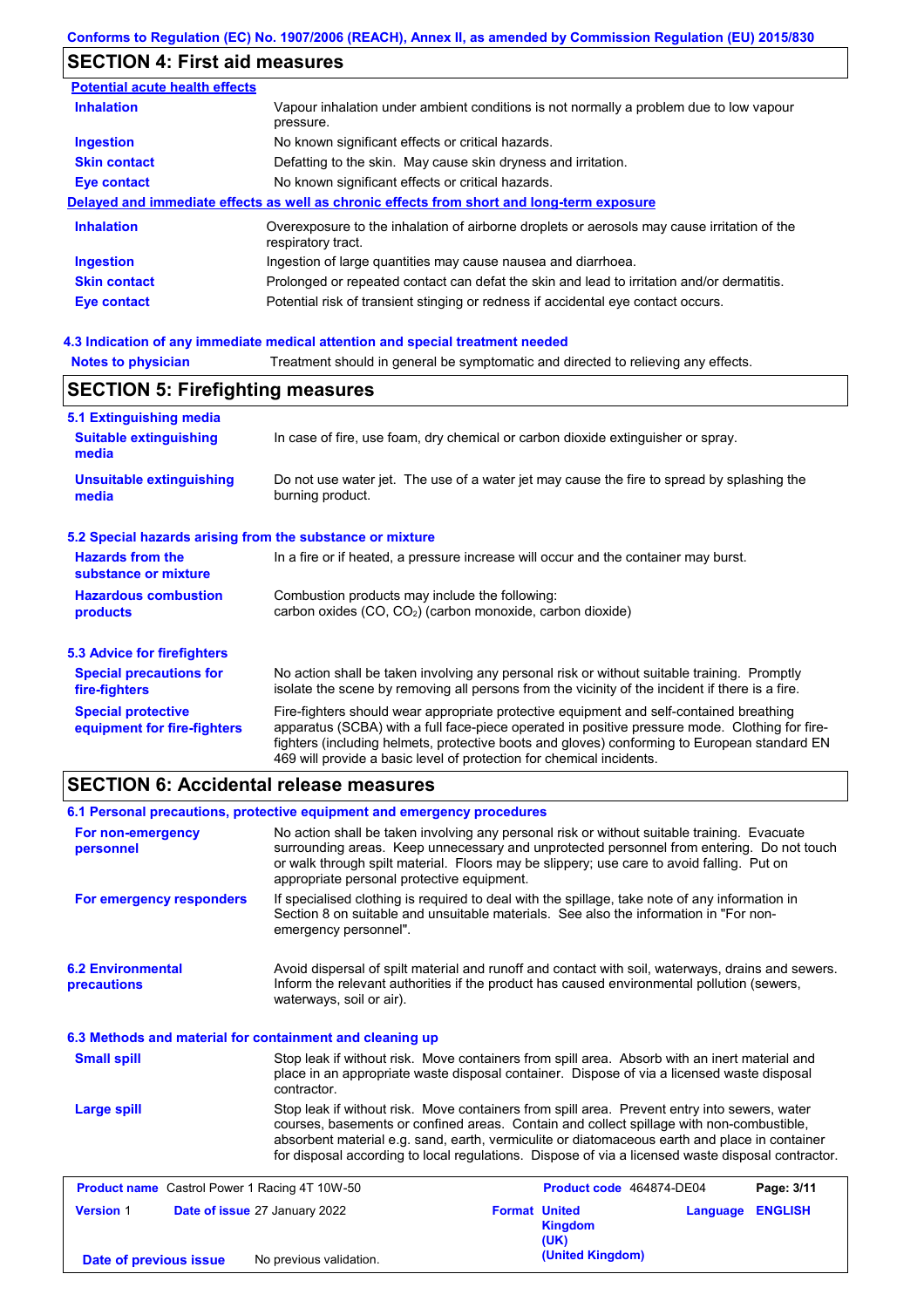## **SECTION 6: Accidental release measures**

| 6.4 Reference to other<br><b>sections</b> | See Section 1 for emergency contact information.<br>See Section 5 for firefighting measures.<br>See Section 8 for information on appropriate personal protective equipment.<br>See Section 12 for environmental precautions. |
|-------------------------------------------|------------------------------------------------------------------------------------------------------------------------------------------------------------------------------------------------------------------------------|
|                                           | See Section 13 for additional waste treatment information.                                                                                                                                                                   |

## **SECTION 7: Handling and storage**

#### **7.1 Precautions for safe handling**

| <b>Protective measures</b>                                                           | Put on appropriate personal protective equipment.                                                                                                                                                                                                                                                                                                                                                                                                                                        |
|--------------------------------------------------------------------------------------|------------------------------------------------------------------------------------------------------------------------------------------------------------------------------------------------------------------------------------------------------------------------------------------------------------------------------------------------------------------------------------------------------------------------------------------------------------------------------------------|
| <b>Advice on general</b><br>occupational hygiene                                     | Eating, drinking and smoking should be prohibited in areas where this material is handled,<br>stored and processed. Wash thoroughly after handling. Remove contaminated clothing and<br>protective equipment before entering eating areas. See also Section 8 for additional<br>information on hygiene measures.                                                                                                                                                                         |
| <b>7.2 Conditions for safe</b><br>storage, including any<br><i>incompatibilities</i> | Store in accordance with local requlations. Store in a dry, cool and well-ventilated area, away<br>from incompatible materials (see Section 10). Keep away from heat and direct sunlight. Keep<br>container tightly closed and sealed until ready for use. Containers that have been opened must<br>be carefully resealed and kept upright to prevent leakage. Store and use only in equipment/<br>containers designed for use with this product. Do not store in unlabelled containers. |
| <b>Not suitable</b>                                                                  | Prolonged exposure to elevated temperature                                                                                                                                                                                                                                                                                                                                                                                                                                               |
| 7.3 Specific end use(s)                                                              |                                                                                                                                                                                                                                                                                                                                                                                                                                                                                          |

**Recommendations**

See section 1.2 and Exposure scenarios in annex, if applicable.

## **SECTION 8: Exposure controls/personal protection**

### **8.1 Control parameters**

**Occupational exposure limits** No exposure limit value known.

No exposure limit value known.

Whilst specific OELs for certain components may be shown in this section, other components may be present in any mist, vapour or dust produced. Therefore, the specific OELs may not be applicable to the product as a whole and are provided for guidance only.

**Recommended monitoring procedures**

If this product contains ingredients with exposure limits, personal, workplace atmosphere or biological monitoring may be required to determine the effectiveness of the ventilation or other control measures and/or the necessity to use respiratory protective equipment. Reference should be made to monitoring standards, such as the following: European Standard EN 689 (Workplace atmospheres - Guidance for the assessment of exposure by inhalation to chemical agents for comparison with limit values and measurement strategy) European Standard EN 14042 (Workplace atmospheres - Guide for the application and use of procedures for the assessment of exposure to chemical and biological agents) European Standard EN 482 (Workplace atmospheres - General requirements for the performance of procedures for the measurement of chemical agents) Reference to national guidance documents for methods for the determination of hazardous substances will also be required.

### **Derived No Effect Level**

No DNELs/DMELs available.

#### **Predicted No Effect Concentration**

No PNECs available

#### **8.2 Exposure controls**

| <b>Appropriate engineering</b> | Provide exhaust ventilation or other engineering controls to keep the relevant airborne                                                                                                            |
|--------------------------------|----------------------------------------------------------------------------------------------------------------------------------------------------------------------------------------------------|
| controls                       | concentrations below their respective occupational exposure limits.                                                                                                                                |
|                                | All activities involving chemicals should be assessed for their risks to health, to ensure                                                                                                         |
|                                | exposures are adequately controlled. Personal protective equipment should only be considered                                                                                                       |
|                                | after other forms of control measures (e.g. engineering controls) have been suitably evaluated.                                                                                                    |
|                                | Personal protective equipment should conform to appropriate standards, be suitable for use, be                                                                                                     |
|                                | kept in good condition and properly maintained.                                                                                                                                                    |
|                                | Your supplier of personal protective equipment should be consulted for advice on selection and<br>appropriate standards. For further information contact your national organisation for standards. |
|                                | The final choice of protective equipment will depend upon a risk assessment. It is important to                                                                                                    |

ensure that all items of personal protective equipment are compatible.

### **Individual protection measures**

| <b>Product name</b> Castrol Power 1 Racing 4T 10W-50 |                               |                      | Product code 464874-DE04 |                         | Page: 4/11 |
|------------------------------------------------------|-------------------------------|----------------------|--------------------------|-------------------------|------------|
| <b>Version 1</b>                                     | Date of issue 27 January 2022 | <b>Format United</b> | Kingdom<br>(UK)          | <b>Language ENGLISH</b> |            |
| Date of previous issue                               | No previous validation.       |                      | (United Kingdom)         |                         |            |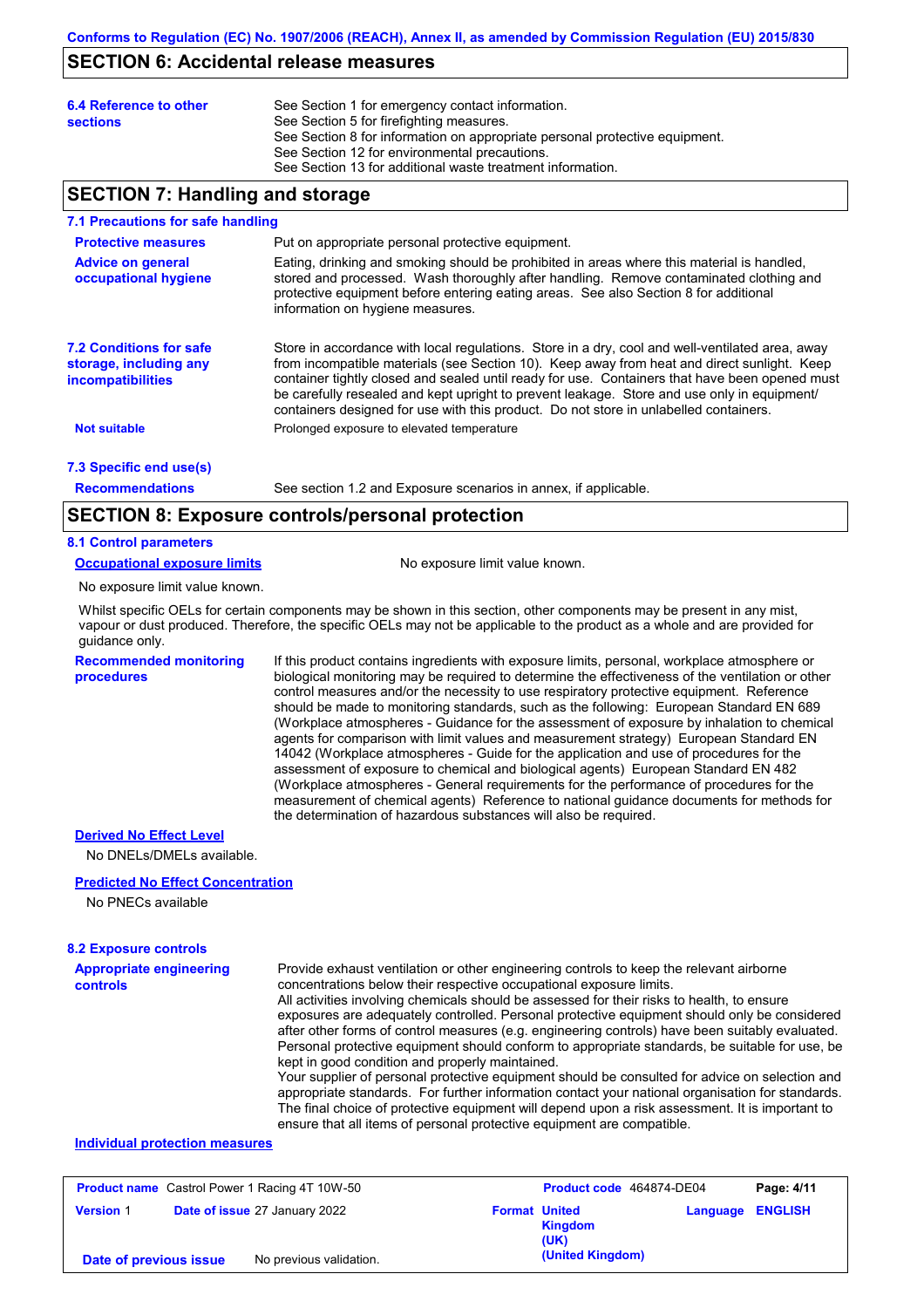## **SECTION 8: Exposure controls/personal protection**

| <b>Hygiene measures</b>                              | Wash hands, forearms and face thoroughly after handling chemical products, before eating,<br>smoking and using the lavatory and at the end of the working period. Ensure that eyewash<br>stations and safety showers are close to the workstation location.                                                                                                                                                                                                                                                                                                                                                                                       |
|------------------------------------------------------|---------------------------------------------------------------------------------------------------------------------------------------------------------------------------------------------------------------------------------------------------------------------------------------------------------------------------------------------------------------------------------------------------------------------------------------------------------------------------------------------------------------------------------------------------------------------------------------------------------------------------------------------------|
| <b>Respiratory protection</b>                        | In case of insufficient ventilation, wear suitable respiratory equipment.<br>The correct choice of respiratory protection depends upon the chemicals being handled, the<br>conditions of work and use, and the condition of the respiratory equipment. Safety procedures<br>should be developed for each intended application. Respiratory protection equipment should<br>therefore be chosen in consultation with the supplier/manufacturer and with a full assessment<br>of the working conditions.                                                                                                                                             |
| <b>Eye/face protection</b><br><b>Skin protection</b> | Safety glasses with side shields.                                                                                                                                                                                                                                                                                                                                                                                                                                                                                                                                                                                                                 |
| <b>Hand protection</b>                               | <b>General Information:</b>                                                                                                                                                                                                                                                                                                                                                                                                                                                                                                                                                                                                                       |
|                                                      | Because specific work environments and material handling practices vary, safety procedures<br>should be developed for each intended application. The correct choice of protective gloves<br>depends upon the chemicals being handled, and the conditions of work and use. Most gloves<br>provide protection for only a limited time before they must be discarded and replaced (even the<br>best chemically resistant gloves will break down after repeated chemical exposures).                                                                                                                                                                  |
|                                                      | Gloves should be chosen in consultation with the supplier / manufacturer and taking account of<br>a full assessment of the working conditions.                                                                                                                                                                                                                                                                                                                                                                                                                                                                                                    |
|                                                      | Recommended: Nitrile gloves.<br><b>Breakthrough time:</b>                                                                                                                                                                                                                                                                                                                                                                                                                                                                                                                                                                                         |
|                                                      | Breakthrough time data are generated by glove manufacturers under laboratory test conditions<br>and represent how long a glove can be expected to provide effective permeation resistance. It<br>is important when following breakthrough time recommendations that actual workplace<br>conditions are taken into account. Always consult with your glove supplier for up-to-date<br>technical information on breakthrough times for the recommended glove type.<br>Our recommendations on the selection of gloves are as follows:                                                                                                                |
|                                                      | Continuous contact:                                                                                                                                                                                                                                                                                                                                                                                                                                                                                                                                                                                                                               |
|                                                      | Gloves with a minimum breakthrough time of 240 minutes, or >480 minutes if suitable gloves<br>can be obtained.<br>If suitable gloves are not available to offer that level of protection, gloves with shorter<br>breakthrough times may be acceptable as long as appropriate glove maintenance and<br>replacement regimes are determined and adhered to.                                                                                                                                                                                                                                                                                          |
|                                                      | Short-term / splash protection:                                                                                                                                                                                                                                                                                                                                                                                                                                                                                                                                                                                                                   |
|                                                      | Recommended breakthrough times as above.<br>It is recognised that for short-term, transient exposures, gloves with shorter breakthrough times<br>may commonly be used. Therefore, appropriate maintenance and replacement regimes must<br>be determined and rigorously followed.                                                                                                                                                                                                                                                                                                                                                                  |
|                                                      | <b>Glove Thickness:</b>                                                                                                                                                                                                                                                                                                                                                                                                                                                                                                                                                                                                                           |
|                                                      | For general applications, we recommend gloves with a thickness typically greater than 0.35 mm.                                                                                                                                                                                                                                                                                                                                                                                                                                                                                                                                                    |
|                                                      | It should be emphasised that glove thickness is not necessarily a good predictor of glove<br>resistance to a specific chemical, as the permeation efficiency of the glove will be dependent<br>on the exact composition of the glove material. Therefore, glove selection should also be based<br>on consideration of the task requirements and knowledge of breakthrough times.<br>Glove thickness may also vary depending on the glove manufacturer, the glove type and the<br>glove model. Therefore, the manufacturers' technical data should always be taken into account<br>to ensure selection of the most appropriate glove for the task. |
|                                                      | Note: Depending on the activity being conducted, gloves of varying thickness may be required<br>for specific tasks. For example:                                                                                                                                                                                                                                                                                                                                                                                                                                                                                                                  |
|                                                      | • Thinner gloves (down to 0.1 mm or less) may be required where a high degree of manual<br>dexterity is needed. However, these gloves are only likely to give short duration protection and<br>would normally be just for single use applications, then disposed of.                                                                                                                                                                                                                                                                                                                                                                              |
|                                                      | • Thicker gloves (up to 3 mm or more) may be required where there is a mechanical (as well<br>as a chemical) risk i.e. where there is abrasion or puncture potential.                                                                                                                                                                                                                                                                                                                                                                                                                                                                             |

| <b>Product name</b> Castrol Power 1 Racing 4T 10W-50 |                               | Product code 464874-DE04 | Page: 5/11                              |                         |  |
|------------------------------------------------------|-------------------------------|--------------------------|-----------------------------------------|-------------------------|--|
| <b>Version 1</b>                                     | Date of issue 27 January 2022 |                          | <b>Format United</b><br>Kingdom<br>(UK) | <b>Language ENGLISH</b> |  |
| Date of previous issue                               | No previous validation.       |                          | (United Kingdom)                        |                         |  |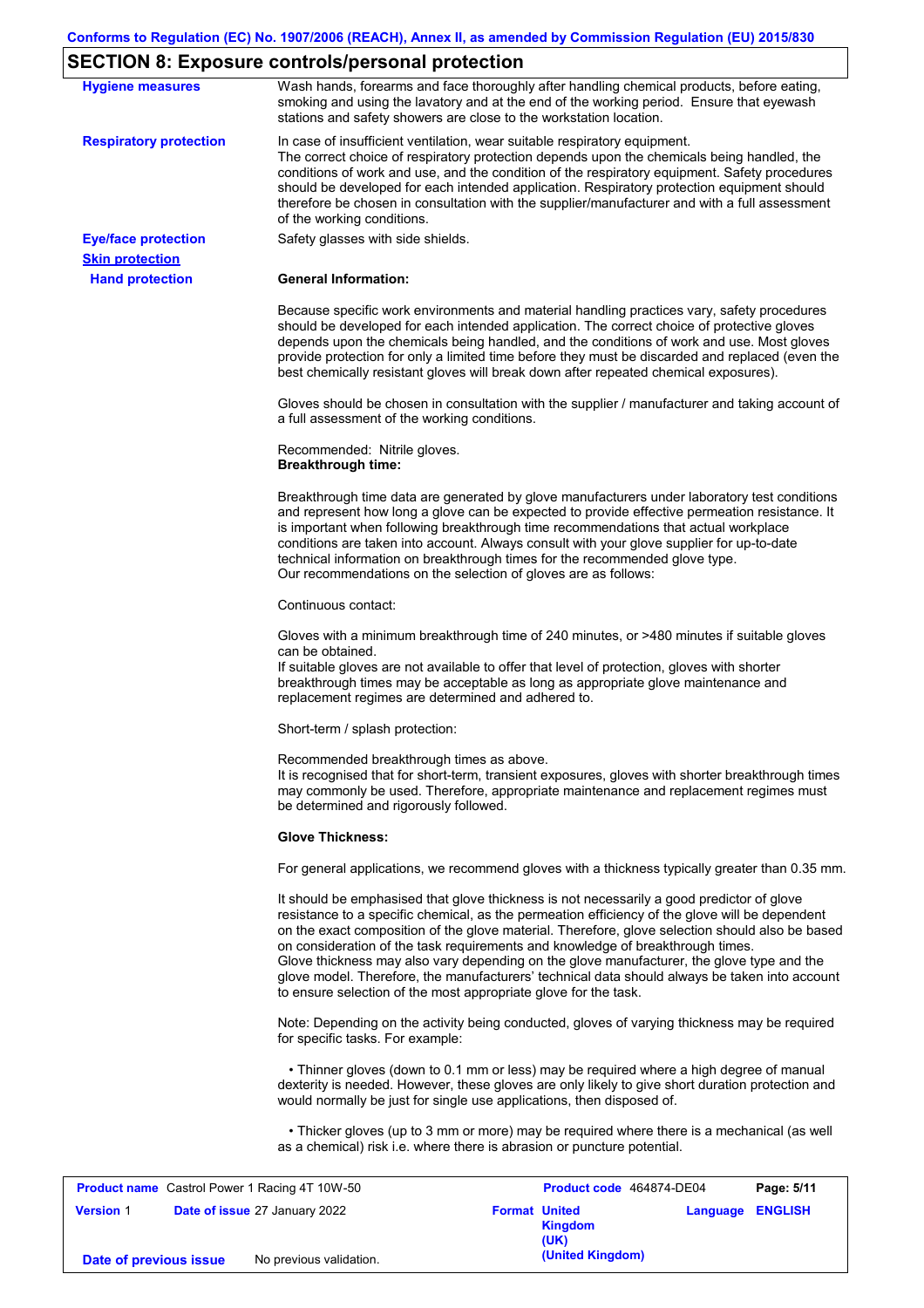# **SECTION 8: Exposure controls/personal protection**

| <b>Skin and body</b>                             | Use of protective clothing is good industrial practice.<br>Personal protective equipment for the body should be selected based on the task being<br>performed and the risks involved and should be approved by a specialist before handling this<br>product.<br>Cotton or polyester/cotton overalls will only provide protection against light superficial<br>contamination that will not soak through to the skin. Overalls should be laundered on a regular<br>basis. When the risk of skin exposure is high (e.g. when cleaning up spillages or if there is a<br>risk of splashing) then chemical resistant aprons and/or impervious chemical suits and boots<br>will be required. |
|--------------------------------------------------|---------------------------------------------------------------------------------------------------------------------------------------------------------------------------------------------------------------------------------------------------------------------------------------------------------------------------------------------------------------------------------------------------------------------------------------------------------------------------------------------------------------------------------------------------------------------------------------------------------------------------------------------------------------------------------------|
| <b>Refer to standards:</b>                       | Respiratory protection: EN 529<br>Gloves: EN 420, EN 374<br>Eye protection: EN 166<br>Filtering half-mask: EN 149<br>Filtering half-mask with valve: EN 405<br>Half-mask: EN 140 plus filter<br>Full-face mask: EN 136 plus filter<br>Particulate filters: EN 143<br>Gas/combined filters: EN 14387                                                                                                                                                                                                                                                                                                                                                                                   |
| <b>Environmental exposure</b><br><b>controls</b> | Emissions from ventilation or work process equipment should be checked to ensure they<br>comply with the requirements of environmental protection legislation. In some cases, fume<br>scrubbers, filters or engineering modifications to the process equipment will be necessary to<br>reduce emissions to acceptable levels.                                                                                                                                                                                                                                                                                                                                                         |

# **SECTION 9: Physical and chemical properties**

The conditions of measurement of all properties are at standard temperature and pressure unless otherwise indicated.

### **9.1 Information on basic physical and chemical properties**

| <b>Appearance</b>                                                  |                                                                 |           |         |                         |          |     |                         |
|--------------------------------------------------------------------|-----------------------------------------------------------------|-----------|---------|-------------------------|----------|-----|-------------------------|
| <b>Physical state</b>                                              | Liquid.                                                         |           |         |                         |          |     |                         |
| <b>Colour</b>                                                      | Red.                                                            |           |         |                         |          |     |                         |
| <b>Odour</b>                                                       | Not available.                                                  |           |         |                         |          |     |                         |
| <b>Odour threshold</b>                                             | Not available.                                                  |           |         |                         |          |     |                         |
| pH                                                                 | Not applicable.                                                 |           |         |                         |          |     |                         |
| <b>Melting point/freezing point</b>                                | Not available.                                                  |           |         |                         |          |     |                         |
| Initial boiling point and boiling<br>range                         | Not available.                                                  |           |         |                         |          |     |                         |
| <b>Pour point</b>                                                  | $-36 °C$                                                        |           |         |                         |          |     |                         |
| <b>Flash point</b>                                                 | Closed cup: 205°C (401°F) [Pensky-Martens]                      |           |         |                         |          |     |                         |
| <b>Evaporation rate</b>                                            | Not available.                                                  |           |         |                         |          |     |                         |
| <b>Flammability (solid, gas)</b>                                   | Not available.                                                  |           |         |                         |          |     |                         |
| <b>Upper/lower flammability or</b><br>explosive limits             | Not available.                                                  |           |         |                         |          |     |                         |
|                                                                    |                                                                 |           |         |                         |          |     |                         |
|                                                                    | Not available.                                                  |           |         |                         |          |     |                         |
| <b>Vapour pressure</b>                                             |                                                                 |           |         | Vapour Pressure at 20°C |          |     | Vapour pressure at 50°C |
|                                                                    | <b>Ingredient name</b>                                          | mm Hg kPa |         | <b>Method</b>           | mm<br>Hg | kPa | <b>Method</b>           |
|                                                                    | Distillates (petroleum),<br>hydrotreated heavy<br>paraffinic    | < 0.08    | < 0.011 | <b>ASTM D 5191</b>      |          |     |                         |
|                                                                    | Distillates (petroleum),<br>solvent-dewaxed<br>heavy paraffinic | < 0.08    | < 0.011 | <b>ASTM D 5191</b>      |          |     |                         |
|                                                                    | Distillates (petroleum),<br>hydrotreated heavy<br>paraffinic    | < 0.08    | < 0.011 | <b>ASTM D 5191</b>      |          |     |                         |
|                                                                    | Not available.                                                  |           |         |                         |          |     |                         |
|                                                                    | Not available.                                                  |           |         |                         |          |     |                         |
| <b>Vapour density</b><br><b>Relative density</b><br><b>Density</b> | $\leq$ 1000 kg/m <sup>3</sup> (<1 g/cm <sup>3</sup> ) at 15°C   |           |         |                         |          |     |                         |

**Version** 1 **Date of issue** 27 January 2022 **Format United Format United Kingdom (UK) Language ENGLISH Date of previous issue** No previous validation.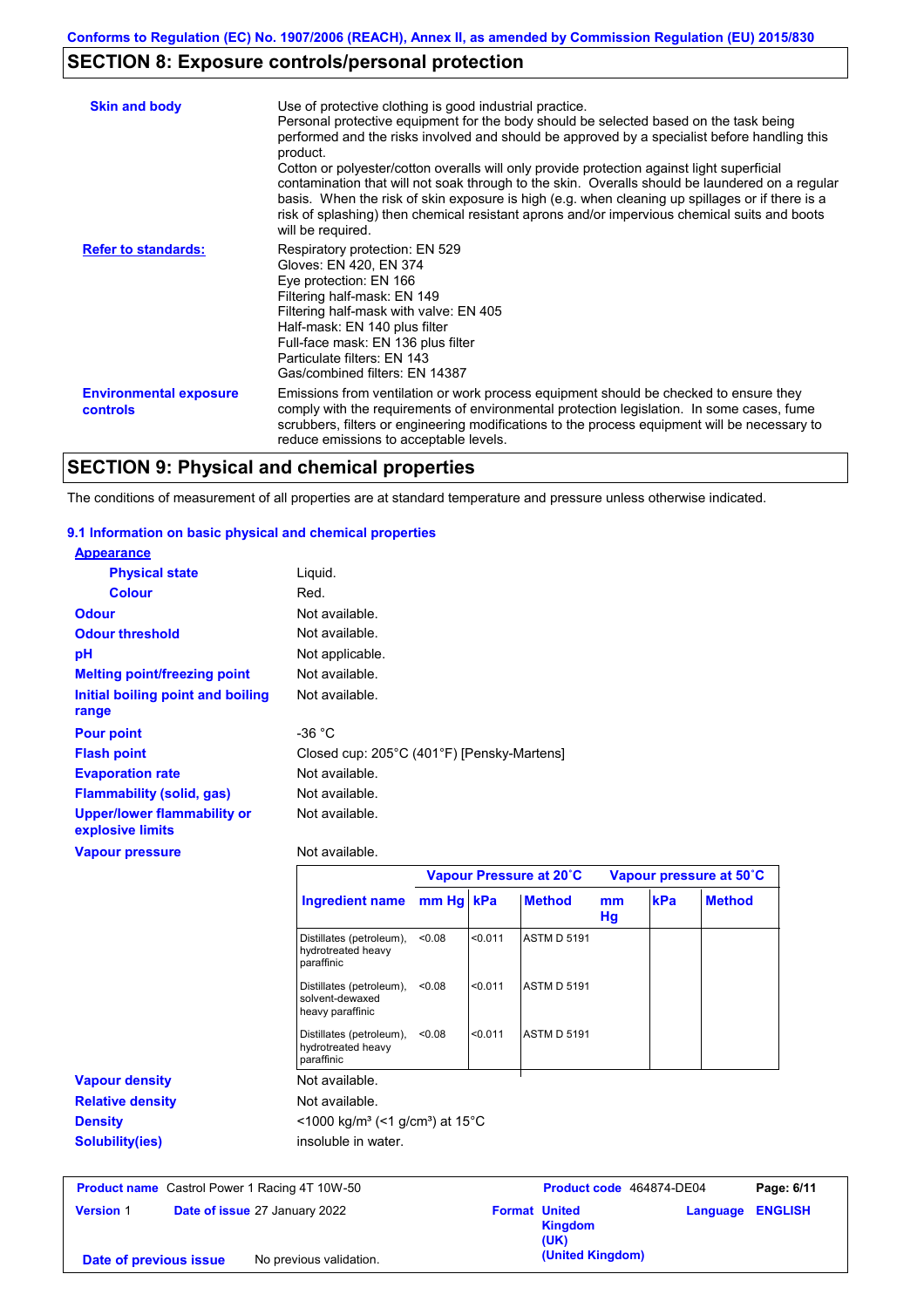# **SECTION 9: Physical and chemical properties**

| <b>Partition coefficient: n-octanol/</b><br>water | Not applicable.                                                                                                                             |
|---------------------------------------------------|---------------------------------------------------------------------------------------------------------------------------------------------|
| <b>Auto-ignition temperature</b>                  | Not available.                                                                                                                              |
| <b>Decomposition temperature</b>                  | Not available.                                                                                                                              |
| <b>Viscosity</b>                                  | Kinematic: 113.2 mm <sup>2</sup> /s (113.2 cSt) at $40^{\circ}$ C<br>Kinematic: 16.4 to 17.8 mm <sup>2</sup> /s (16.4 to 17.8 cSt) at 100°C |
| <b>Explosive properties</b>                       | Not available.                                                                                                                              |
| <b>Oxidising properties</b>                       | Not available.                                                                                                                              |
| <b>Particle characteristics</b>                   |                                                                                                                                             |
| <b>Median particle size</b>                       | Not applicable.                                                                                                                             |
| 9.2 Other information                             |                                                                                                                                             |
| No additional information.                        |                                                                                                                                             |

# **SECTION 10: Stability and reactivity**

| <b>10.1 Reactivity</b>                            | No specific test data available for this product. Refer to Conditions to avoid and Incompatible<br>materials for additional information.                                |
|---------------------------------------------------|-------------------------------------------------------------------------------------------------------------------------------------------------------------------------|
| <b>10.2 Chemical stability</b>                    | The product is stable.                                                                                                                                                  |
| <b>10.3 Possibility of</b><br>hazardous reactions | Under normal conditions of storage and use, hazardous reactions will not occur.<br>Under normal conditions of storage and use, hazardous polymerisation will not occur. |
| <b>10.4 Conditions to avoid</b>                   | Avoid all possible sources of ignition (spark or flame).                                                                                                                |
| <b>10.5 Incompatible materials</b>                | Reactive or incompatible with the following materials: oxidising materials.                                                                                             |
| <b>10.6 Hazardous</b><br>decomposition products   | Under normal conditions of storage and use, hazardous decomposition products should not be<br>produced.                                                                 |

# **SECTION 11: Toxicological information**

| 11.1 Information on toxicological effects            |                                                                                                                   |                                                                                   |                |  |  |  |
|------------------------------------------------------|-------------------------------------------------------------------------------------------------------------------|-----------------------------------------------------------------------------------|----------------|--|--|--|
| <b>Acute toxicity estimates</b>                      |                                                                                                                   |                                                                                   |                |  |  |  |
| Not available.                                       |                                                                                                                   |                                                                                   |                |  |  |  |
| <b>Information on likely</b><br>routes of exposure   | Routes of entry anticipated: Dermal, Inhalation.                                                                  |                                                                                   |                |  |  |  |
| <b>Potential acute health effects</b>                |                                                                                                                   |                                                                                   |                |  |  |  |
| <b>Inhalation</b>                                    | Vapour inhalation under ambient conditions is not normally a problem due to low vapour<br>pressure.               |                                                                                   |                |  |  |  |
| <b>Ingestion</b>                                     | No known significant effects or critical hazards.                                                                 |                                                                                   |                |  |  |  |
| <b>Skin contact</b>                                  | Defatting to the skin. May cause skin dryness and irritation.                                                     |                                                                                   |                |  |  |  |
| <b>Eye contact</b>                                   | No known significant effects or critical hazards.                                                                 |                                                                                   |                |  |  |  |
|                                                      | Symptoms related to the physical, chemical and toxicological characteristics                                      |                                                                                   |                |  |  |  |
| <b>Inhalation</b>                                    | No specific data.                                                                                                 |                                                                                   |                |  |  |  |
| <b>Ingestion</b>                                     | No specific data.                                                                                                 |                                                                                   |                |  |  |  |
| <b>Skin contact</b>                                  | Adverse symptoms may include the following:<br>irritation<br>dryness<br>cracking                                  |                                                                                   |                |  |  |  |
| <b>Eye contact</b>                                   | No specific data.                                                                                                 |                                                                                   |                |  |  |  |
|                                                      | Delayed and immediate effects as well as chronic effects from short and long-term exposure                        |                                                                                   |                |  |  |  |
| <b>Inhalation</b>                                    | Overexposure to the inhalation of airborne droplets or aerosols may cause irritation of the<br>respiratory tract. |                                                                                   |                |  |  |  |
| <b>Ingestion</b>                                     | Ingestion of large quantities may cause nausea and diarrhoea.                                                     |                                                                                   |                |  |  |  |
| <b>Skin contact</b>                                  | Prolonged or repeated contact can defat the skin and lead to irritation and/or dermatitis.                        |                                                                                   |                |  |  |  |
| <b>Eye contact</b>                                   |                                                                                                                   | Potential risk of transient stinging or redness if accidental eye contact occurs. |                |  |  |  |
| <b>Potential chronic health effects</b>              |                                                                                                                   |                                                                                   |                |  |  |  |
| <b>Product name</b> Castrol Power 1 Racing 4T 10W-50 |                                                                                                                   | Product code 464874-DE04                                                          | Page: 7/11     |  |  |  |
| <b>Version 1</b>                                     | Date of issue 27 January 2022                                                                                     | <b>Format United</b><br>Language<br><b>Kingdom</b><br>(UK)<br>(United Kingdom)    | <b>ENGLISH</b> |  |  |  |
| Date of previous issue                               | No previous validation.                                                                                           |                                                                                   |                |  |  |  |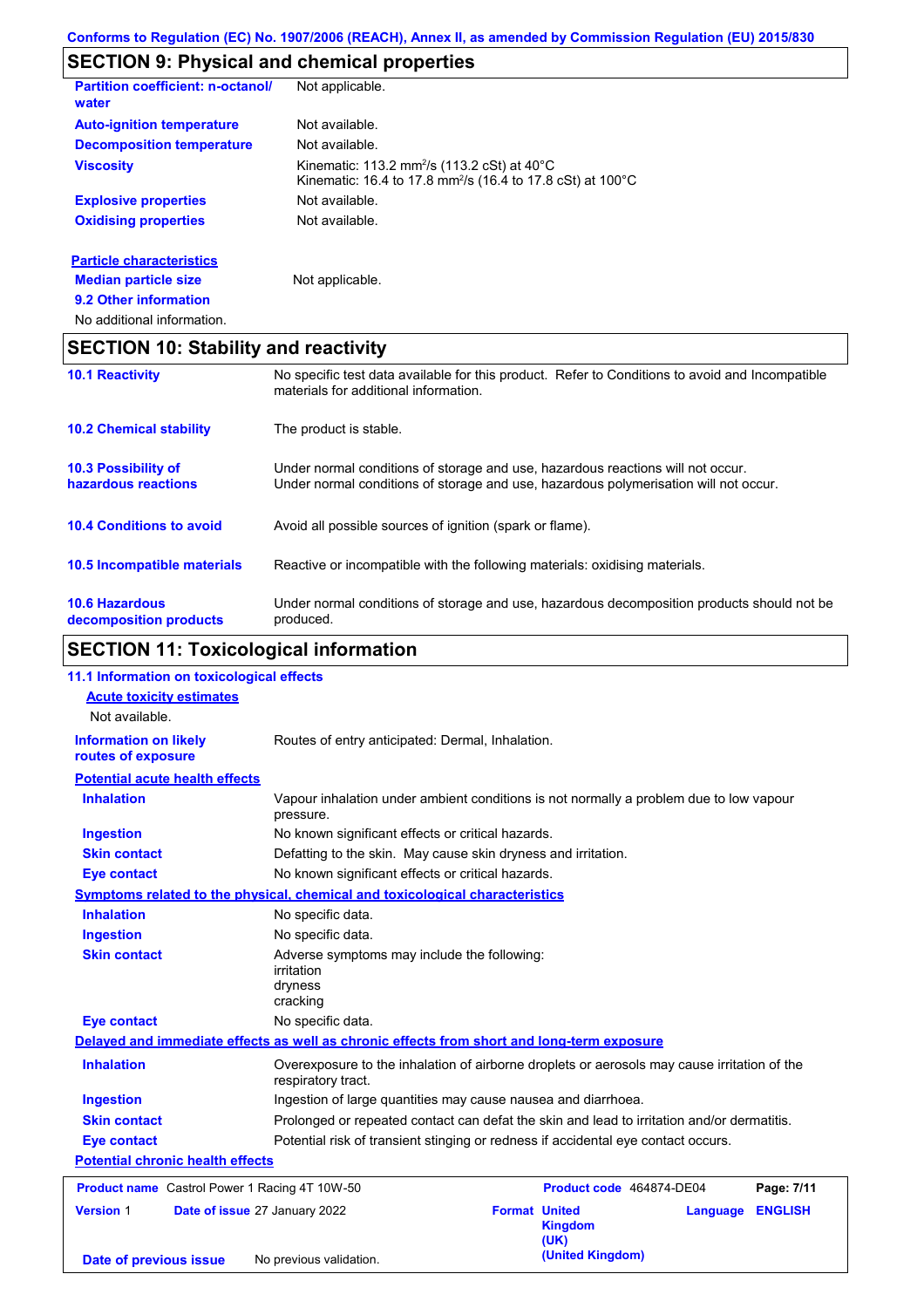# **SECTION 11: Toxicological information**

| <b>General</b>               | USED ENGINE OILS<br>Combustion products resulting from the operation of internal combustion engines contaminate<br>engine oils during use. Used engine oil may contain hazardous components which have the<br>potential to cause skin cancer. Frequent or prolonged contact with all types and makes of used<br>engine oil must therefore be avoided and a high standard of personal hygiene maintained. |
|------------------------------|----------------------------------------------------------------------------------------------------------------------------------------------------------------------------------------------------------------------------------------------------------------------------------------------------------------------------------------------------------------------------------------------------------|
| <b>Carcinogenicity</b>       | No known significant effects or critical hazards.                                                                                                                                                                                                                                                                                                                                                        |
| <b>Mutagenicity</b>          | No known significant effects or critical hazards.                                                                                                                                                                                                                                                                                                                                                        |
| <b>Developmental effects</b> | No known significant effects or critical hazards.                                                                                                                                                                                                                                                                                                                                                        |
| <b>Fertility effects</b>     | No known significant effects or critical hazards.                                                                                                                                                                                                                                                                                                                                                        |

# **SECTION 12: Ecological information**

### **12.1 Toxicity**

**Environmental hazards** Not classified as dangerous

### **12.2 Persistence and degradability**

Expected to be biodegradable.

### **12.3 Bioaccumulative potential**

This product is not expected to bioaccumulate through food chains in the environment.

| <b>12.4 Mobility in soil</b>                                  |                                                                      |
|---------------------------------------------------------------|----------------------------------------------------------------------|
| <b>Soil/water partition</b><br>coefficient (K <sub>oc</sub> ) | Not available.                                                       |
| <b>Mobility</b>                                               | Spillages may penetrate the soil causing ground water contamination. |

### **12.5 Results of PBT and vPvB assessment**

Product does not meet the criteria for PBT or vPvB according to Regulation (EC) No. 1907/2006, Annex XIII.

### **12.6 Other adverse effects**

Spills may form a film on water surfaces causing physical damage to organisms. Oxygen transfer could also be impaired. **Other ecological information**

## **SECTION 13: Disposal considerations**

### **13.1 Waste treatment methods**

**Methods of disposal**

## **Product**

Where possible, arrange for product to be recycled. Dispose of via an authorised person/ licensed waste disposal contractor in accordance with local regulations.

### **Hazardous waste** Yes.

| European waste catalogue (EWC) |  |  |
|--------------------------------|--|--|
|                                |  |  |

| Waste code | <b>Waste designation</b>                                         |  |  |  |  |
|------------|------------------------------------------------------------------|--|--|--|--|
| $130205*$  | Imineral-based non-chlorinated engine, gear and lubricating oils |  |  |  |  |
| .<br>.     |                                                                  |  |  |  |  |

However, deviation from the intended use and/or the presence of any potential contaminants may require an alternative waste disposal code to be assigned by the end user.

| <b>Packaging</b>           |                                                                                                                                                                                                                                         |
|----------------------------|-----------------------------------------------------------------------------------------------------------------------------------------------------------------------------------------------------------------------------------------|
| <b>Methods of disposal</b> | Where possible, arrange for product to be recycled. Dispose of via an authorised person/<br>licensed waste disposal contractor in accordance with local regulations.                                                                    |
| <b>Special precautions</b> | This material and its container must be disposed of in a safe way. Empty containers or liners<br>may retain some product residues. Avoid dispersal of spilt material and runoff and contact with<br>soil, waterways, drains and sewers. |
| <b>References</b>          | Commission 2014/955/EU<br>Directive 2008/98/EC                                                                                                                                                                                          |

| <b>Product name</b> Castrol Power 1 Racing 4T 10W-50 |  | Product code 464874-DE04      |                      | Page: 8/11             |          |                |
|------------------------------------------------------|--|-------------------------------|----------------------|------------------------|----------|----------------|
| <b>Version 1</b>                                     |  | Date of issue 27 January 2022 | <b>Format United</b> | <b>Kingdom</b><br>(UK) | Language | <b>ENGLISH</b> |
| Date of previous issue                               |  | No previous validation.       |                      | (United Kingdom)       |          |                |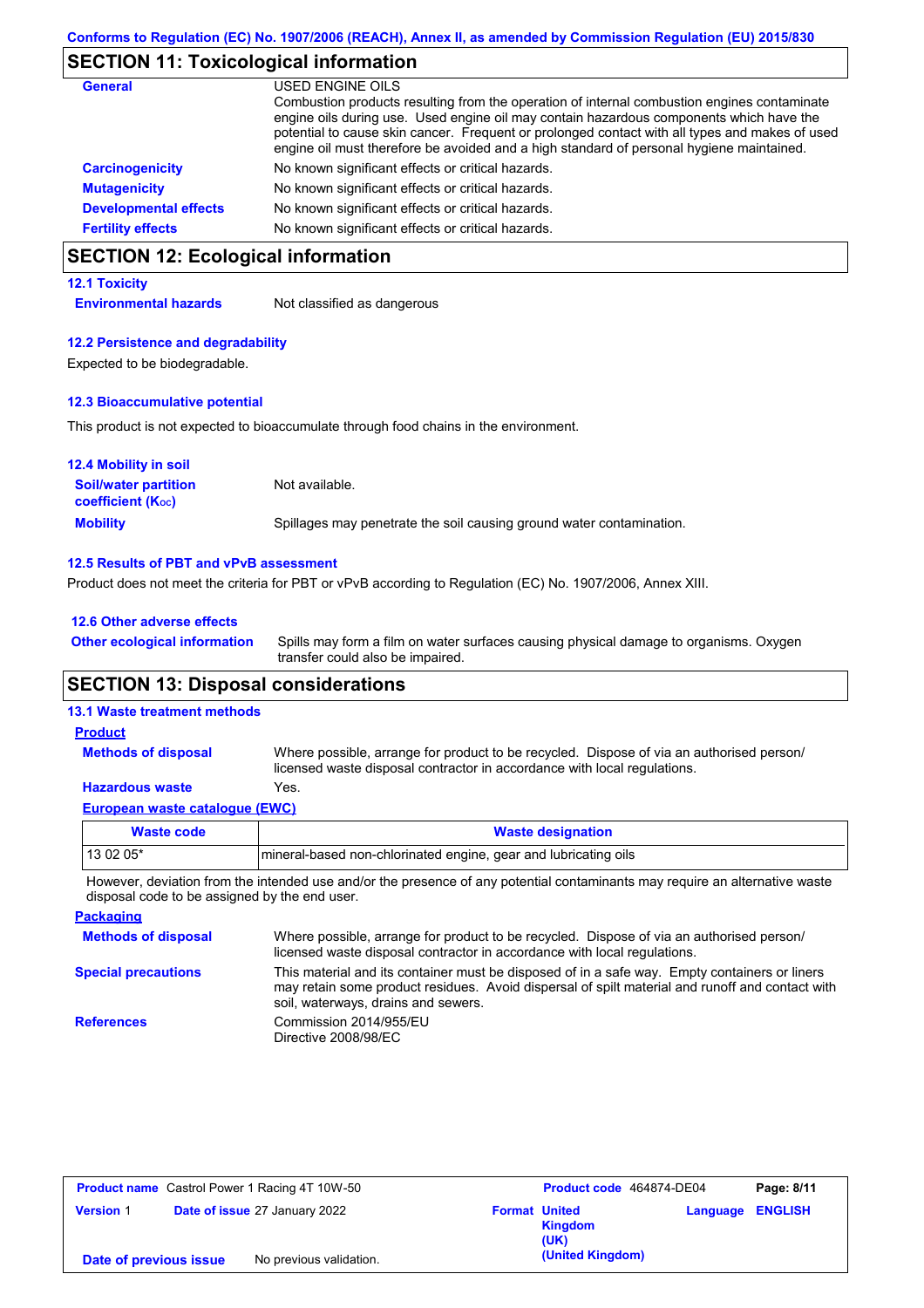#### - - - - - - - - - Not regulated. Not regulated. Not regulated. - - - **SECTION 14: Transport information ADR/RID IMDG IATA 14.1 UN number 14.2 UN proper shipping name 14.3 Transport hazard class(es) 14.4 Packing group ADN Additional information 14.5 Environmental hazards** No. 1980 | No. 1980 | No. 1980 | No. 1980 | No. 1980 | No. 1980 | No. 1980 | No. 1980 | No. 1980 | No. 1980 | Not regulated. - -<br>No. - -

**14.6 Special precautions for user** Not available.

### **14.7 Transport in bulk according to IMO instruments**

Not available.

## **SECTION 15: Regulatory information**

**Other regulations REACH Status** The company, as identified in Section 1, sells this product in the EU in compliance with the current requirements of REACH. **15.1 Safety, health and environmental regulations/legislation specific for the substance or mixture EU Regulation (EC) No. 1907/2006 (REACH) Annex XIV - List of substances subject to authorisation Substances of very high concern** None of the components are listed. At least one component is not listed. All components are listed or exempted. All components are listed or exempted. All components are listed or exempted. All components are active or exempted. All components are listed or exempted. All components are listed or exempted. **United States inventory (TSCA 8b) Australia inventory (AIIC) Canada inventory China inventory (IECSC) Japan inventory (CSCL) Korea inventory (KECI) Philippines inventory (PICCS) Taiwan Chemical Substances Inventory (TCSI)** All components are listed or exempted. **Ozone depleting substances (1005/2009/EU)** Not listed. None of the components are listed. **Annex XIV EU Regulation (EC) No. 1907/2006 (REACH) Annex XVII - Restrictions on the manufacture, placing on the market and use of certain dangerous substances, mixtures and articles** Not applicable.

**Product name** Castrol Power 1 Racing 4T 10W-50 **Product Code 464874-DE04 Page: 9/11 Version** 1 **Date of issue** 27 January 2022 **Format United Kingdom (UK) Language ENGLISH (United Kingdom) Date of previous issue** No previous validation.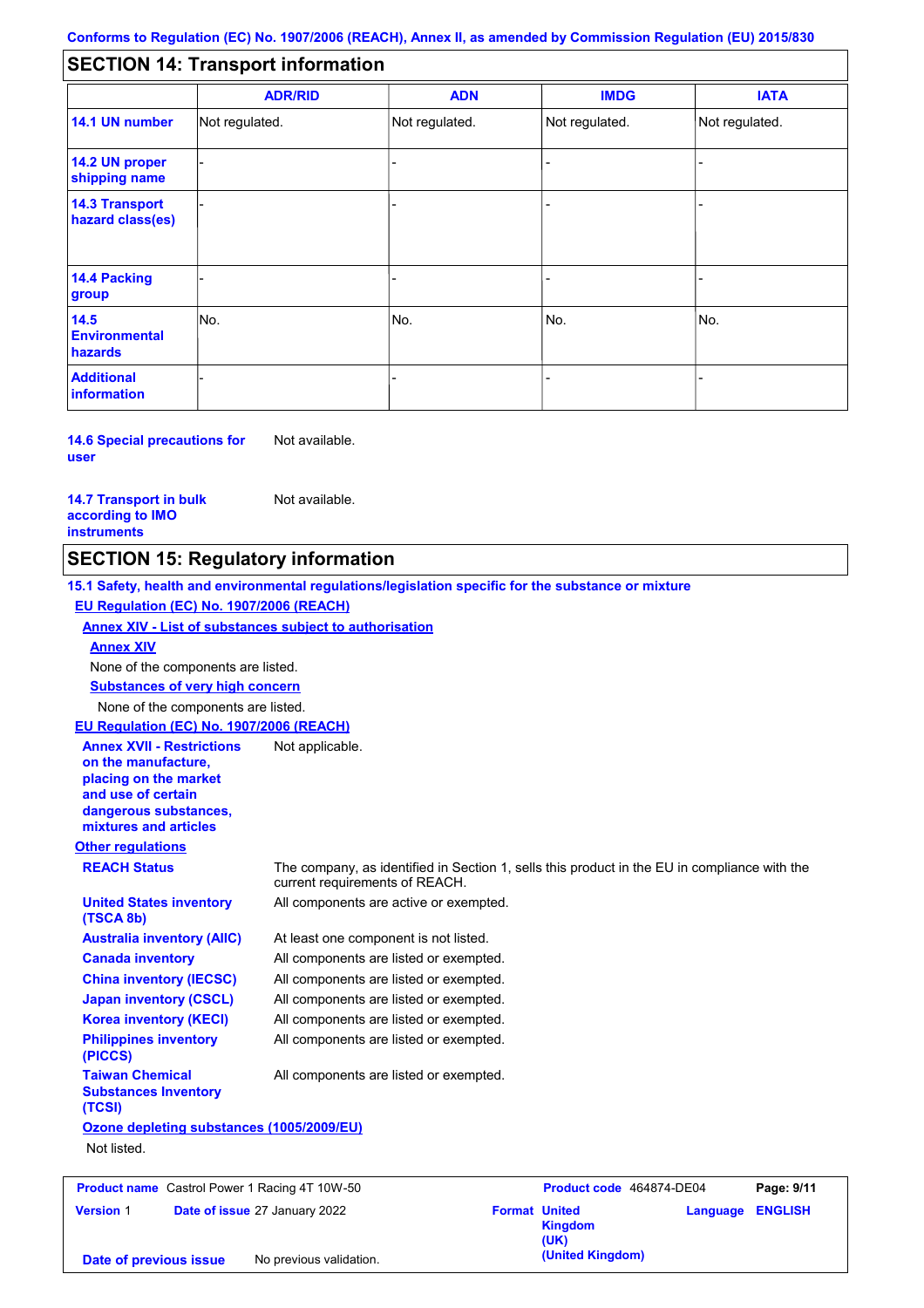# **SECTION 15: Regulatory information**

**Prior Informed Consent (PIC) (649/2012/EU)** Not listed.

**Persistent Organic Pollutants** Not listed.

## **EU - Water framework directive - Priority substances**

None of the components are listed.

### **Seveso Directive**

This product is not controlled under the Seveso Directive.

| <b>15.2 Chemical safety</b> | A Chemical Safety Assessment has been carried out for one or more of the substances within  |
|-----------------------------|---------------------------------------------------------------------------------------------|
| assessment                  | this mixture. A Chemical Safety Assessment has not been carried out for the mixture itself. |

# **SECTION 16: Other information**

| <b>Abbreviations and acronyms</b> | ADN = European Provisions concerning the International Carriage of Dangerous Goods by            |
|-----------------------------------|--------------------------------------------------------------------------------------------------|
|                                   | Inland Waterway                                                                                  |
|                                   | ADR = The European Agreement concerning the International Carriage of Dangerous Goods by<br>Road |
|                                   |                                                                                                  |
|                                   | $ATE =$ Acute Toxicity Estimate<br><b>BCF</b> = Bioconcentration Factor                          |
|                                   | CAS = Chemical Abstracts Service                                                                 |
|                                   | CLP = Classification, Labelling and Packaging Regulation [Regulation (EC) No. 1272/2008]         |
|                                   | CSA = Chemical Safety Assessment                                                                 |
|                                   | CSR = Chemical Safety Report                                                                     |
|                                   | <b>DMEL = Derived Minimal Effect Level</b>                                                       |
|                                   | DNEL = Derived No Effect Level                                                                   |
|                                   | EINECS = European Inventory of Existing Commercial chemical Substances                           |
|                                   | ES = Exposure Scenario                                                                           |
|                                   | EUH statement = CLP-specific Hazard statement                                                    |
|                                   | EWC = European Waste Catalogue                                                                   |
|                                   | GHS = Globally Harmonized System of Classification and Labelling of Chemicals                    |
|                                   | IATA = International Air Transport Association                                                   |
|                                   | IBC = Intermediate Bulk Container                                                                |
|                                   | IMDG = International Maritime Dangerous Goods                                                    |
|                                   | LogPow = logarithm of the octanol/water partition coefficient                                    |
|                                   | MARPOL = International Convention for the Prevention of Pollution From Ships, 1973 as            |
|                                   | modified by the Protocol of 1978. ("Marpol" = marine pollution)                                  |
|                                   | OECD = Organisation for Economic Co-operation and Development                                    |
|                                   | PBT = Persistent, Bioaccumulative and Toxic                                                      |
|                                   | <b>PNEC = Predicted No Effect Concentration</b>                                                  |
|                                   | REACH = Registration, Evaluation, Authorisation and Restriction of Chemicals Regulation          |
|                                   | [Regulation (EC) No. 1907/2006]                                                                  |
|                                   | RID = The Regulations concerning the International Carriage of Dangerous Goods by Rail           |
|                                   | <b>RRN = REACH Registration Number</b>                                                           |
|                                   | SADT = Self-Accelerating Decomposition Temperature                                               |
|                                   | SVHC = Substances of Very High Concern                                                           |
|                                   | STOT-RE = Specific Target Organ Toxicity - Repeated Exposure                                     |
|                                   | STOT-SE = Specific Target Organ Toxicity - Single Exposure                                       |
|                                   | $TWA = Time$ weighted average                                                                    |
|                                   | $UN = United Nations$                                                                            |
|                                   | $UVCB = Complex\;hydrocarbon\; substance$                                                        |
|                                   | VOC = Volatile Organic Compound                                                                  |
|                                   | vPvB = Very Persistent and Very Bioaccumulative                                                  |
|                                   | Varies = may contain one or more of the following $64741-88-4$ / RRN 01-2119488706-23,           |
|                                   | 64741-89-5 / RRN 01-2119487067-30, 64741-95-3 / RRN 01-2119487081-40, 64741-96-4/ RRN            |
|                                   | 01-2119483621-38, 64742-01-4 / RRN 01-2119488707-21, 64742-44-5 / RRN                            |
|                                   | 01-2119985177-24, 64742-45-6, 64742-52-5 / RRN 01-2119467170-45, 64742-53-6 / RRN                |
|                                   | 01-2119480375-34, 64742-54-7 / RRN 01-2119484627-25, 64742-55-8 / RRN                            |
|                                   | 01-2119487077-29, 64742-56-9 / RRN 01-2119480132-48, 64742-57-0 / RRN                            |
|                                   | 01-2119489287-22, 64742-58-1, 64742-62-7 / RRN 01-2119480472-38, 64742-63-8,                     |
|                                   | 64742-65-0 / RRN 01-2119471299-27, 64742-70-7 / RRN 01-2119487080-42, 72623-85-9 /               |
|                                   | RRN 01-2119555262-43, 72623-86-0 / RRN 01-2119474878-16, 72623-87-1 / RRN                        |
|                                   | 01-2119474889-13                                                                                 |

**Procedure used to derive the classification according to Regulation (EC) No. 1272/2008 [CLP/GHS]**

| <b>Product name</b> Castrol Power 1 Racing 4T 10W-50 |  | Product code 464874-DE04             |  | Page: 10/11                             |                         |  |
|------------------------------------------------------|--|--------------------------------------|--|-----------------------------------------|-------------------------|--|
| <b>Version 1</b>                                     |  | <b>Date of issue 27 January 2022</b> |  | <b>Format United</b><br>Kingdom<br>(UK) | <b>Language ENGLISH</b> |  |
| Date of previous issue                               |  | No previous validation.              |  | (United Kingdom)                        |                         |  |